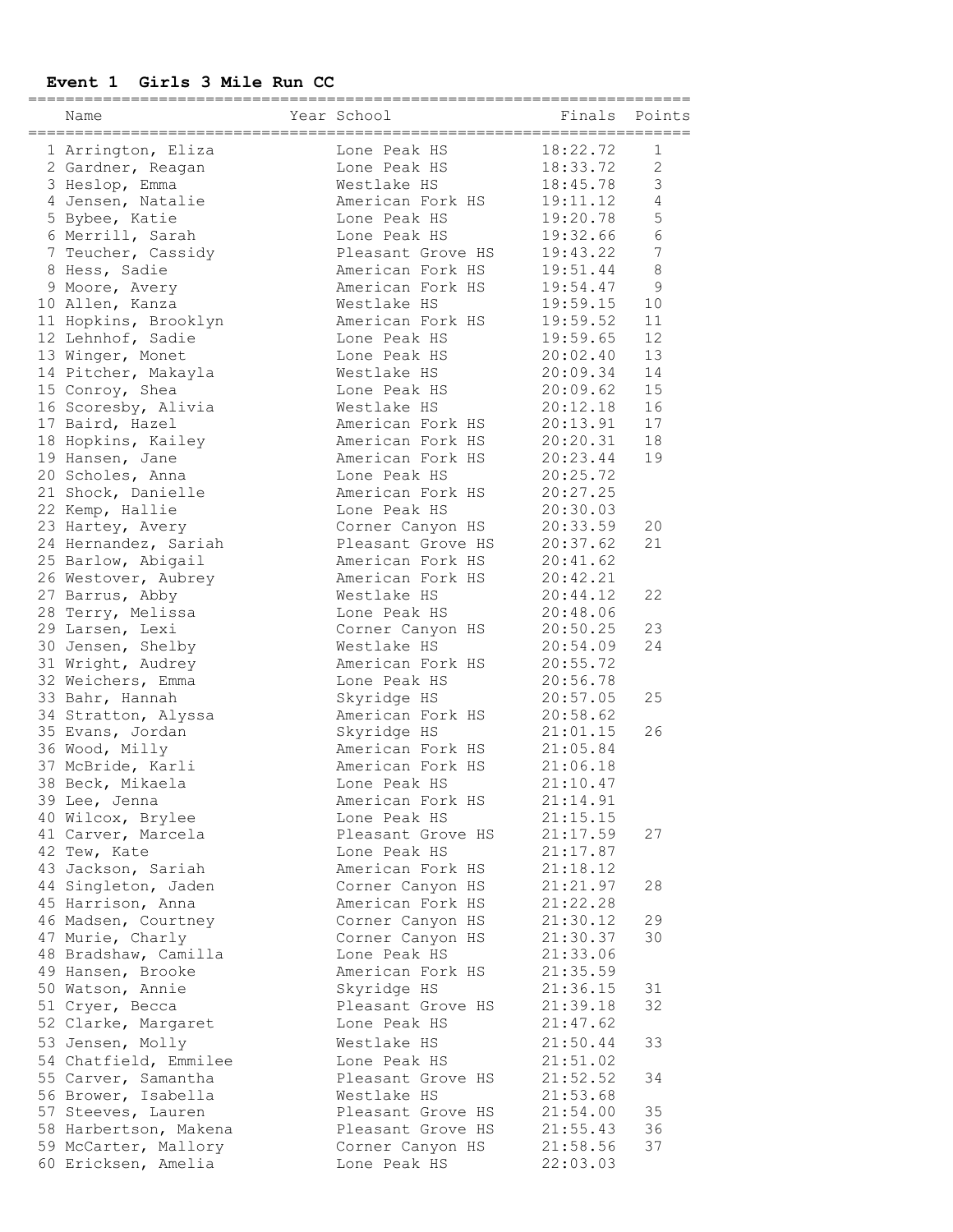# **....Event 1 Girls 3 Mile Run CC**

| 61 Oldham, Rachel                             | Corner Canyon HS                 | 22:04.47             | 38 |
|-----------------------------------------------|----------------------------------|----------------------|----|
| 62 Nelson, Anna                               | Corner Canyon HS                 | 22:11.72             |    |
| 63 Richardson, Kali                           | Corner Canyon HS 22:12.50        |                      |    |
| 64 Edwards, Rachel                            | Lone Peak HS                     | 22:13.28             |    |
| 65 Anderson, Kelsey                           | American Fork HS                 | 22:26.06             |    |
| 66 Weyand, Abby                               | Pleasant Grove HS                | 22:29.53             |    |
| 67 Manwaring, Ellie                           | Westlake HS                      | 22:31.09             |    |
| 68 Gilson, Annika                             | Corner Canyon HS                 | 22:34.18             |    |
| 69 Smart, Saige                               | Pleasant Grove HS                | 22:37.97             |    |
| 70 Wing, Kate                                 | Corner Canyon HS                 | 22:46.28             |    |
| 71 Young, Katie                               | Pleasant Grove HS                | 22:58.47             |    |
| 72 Harward, Addison                           | Lone Peak HS                     | 23:00.00             |    |
| 73 Hastings, Lisa                             | Corner Canyon HS                 | 23:03.18             |    |
| 74 Norton, Brea                               | Pleasant Grove HS                | 23:08.44             |    |
| 75 Ball, Rachel                               | Corner Canyon HS 23:08.75        |                      |    |
| 76 Shoell, Sagelyn                            | Westlake HS                      | 23:08.96             |    |
| 77 Erickson, Keira                            | Lone Peak HS                     | 23:10.90             |    |
| 78 Muhlestein, Rachel                         | Skyridge HS                      | 23:16.78             | 39 |
| 79 Evans, Sydney                              | Skyridge HS                      | 23:21.53             | 40 |
| 80 Hymas, Abby                                | Skyridge HS                      | 23:24.81             | 41 |
| 81 Lee, Brielle                               | American Fork HS                 | 23:25.78             |    |
| 82 Lawson, Makenzie                           | Corner Canyon HS 23:26.34        |                      |    |
| 83 Hollingsworth, Kaylee                      | American Fork HS                 | 23:26.62             |    |
| 84 Anderson, Abbi                             | Corner Canyon HS                 | 23:30.84             |    |
| 85 Jex, Emma                                  | Westlake HS                      | 23:33.38             |    |
| 86 Mehr, Halle                                | Skyridge HS                      | 23:33.68             | 42 |
| 87 Tew, Jane                                  | Lone Peak HS                     | 23:37.31             |    |
| 88 Sutherland, Audrey                         | Lone Peak HS                     | 23:37.78             |    |
| 89 Wright, Melodie                            | Skyridge HS                      | 23:38.50             |    |
| 90 Lund, Elizabeth                            | Westlake HS                      | 23:41.62             |    |
| 91 Hilstead, Emmy                             | Lone Peak HS                     | 23:45.41             |    |
| 92 Hull, Sarah                                | Skyridge HS                      | 23:46.24             |    |
| 93 De Oliveira, Abigail                       | American Fork HS                 | 24:06.41             |    |
| 94 Bartholomew, Hannah                        | Lone Peak HS                     | 24:14.53             |    |
| 95 Scivally, Camille<br>96 Van de Graff, Abby | Lone Peak HS<br>Corner Canyon HS | 24:15.52<br>24:16.34 |    |
| 97 Welsh, Ally                                | Skyridge HS                      | 24:27.44             |    |
| 98 Hawkes, Emily                              | Westlake HS                      | 24:28.00             |    |
| 99 Schaerer, Covey                            | Pleasant Grove HS 24:30.50       |                      |    |
| 100 Derington, Hailey                         | American Fork HS 24:32.15        |                      |    |
| 101 Lytle, Melissa                            | American Fork HS                 | 24:32.78             |    |
| 102 Rowser, Rebekah                           | Corner Canyon HS                 | 24:33.72             |    |
| 103 Mortensen, Rachel                         | Westlake HS                      | 24:36.41             |    |
| 104 Newton, Natalie                           | Corner Canyon HS                 | 24:37.09             |    |
| 105 Redd, Addison                             | Skyridge HS                      | 24:39.34             |    |
| 106 Gunther, Aliyah                           | Westlake HS                      | 24:44.09             |    |
| 107 Kopping, Susan                            | Skyridge HS                      | 24:45.41             |    |
| 108 Corbridge, Jenna                          | American Fork HS                 | 24:48.47             |    |
| 109 Stott, Elisabeth                          | Lone Peak HS                     | 24:50.06             |    |
| 110 Gardenhire, Amy                           | Corner Canyon HS                 | 24:50.56             |    |
| 111 Woodword, Olivia                          | Pleasant Grove HS                | 24:51.59             |    |
| 112 Adamson, Jillian                          | American Fork HS                 | 24:55.72             |    |
| 113 Tueller, Halle                            | Pleasant Grove HS                | 24:58.50             |    |
| 114 Kerr, Kayley                              | American Fork HS                 | 25:02.09             |    |
| 115 Bryant, Brooklyn                          | Pleasant Grove HS                | 25:05.59             |    |
| 116 Bromfield, Victoria                       | Corner Canyon HS                 | 25:08.84             |    |
| 117 Holmer, Sydney                            | Westlake HS                      | 25:09.24             |    |
| 118 Daniels, Rebekah                          | Lone Peak HS                     | 25:12.00             |    |
| 119 Smith, Emilee                             | Corner Canyon HS                 | 25:14.69             |    |
| 120 Anderson, Shaylee                         | Pleasant Grove HS                | 25:15.56             |    |
| 121 Ericksen, Camille                         | Lone Peak HS                     | 25:15.90             |    |
| 122 Spencer, Emerald                          | Corner Canyon HS                 | 25:17.06             |    |
| 123 Dean, Isabel                              | Skyridge HS                      | 25:18.75             |    |
| 124 Jex, Sarah                                | Westlake HS                      | 25:19.93             |    |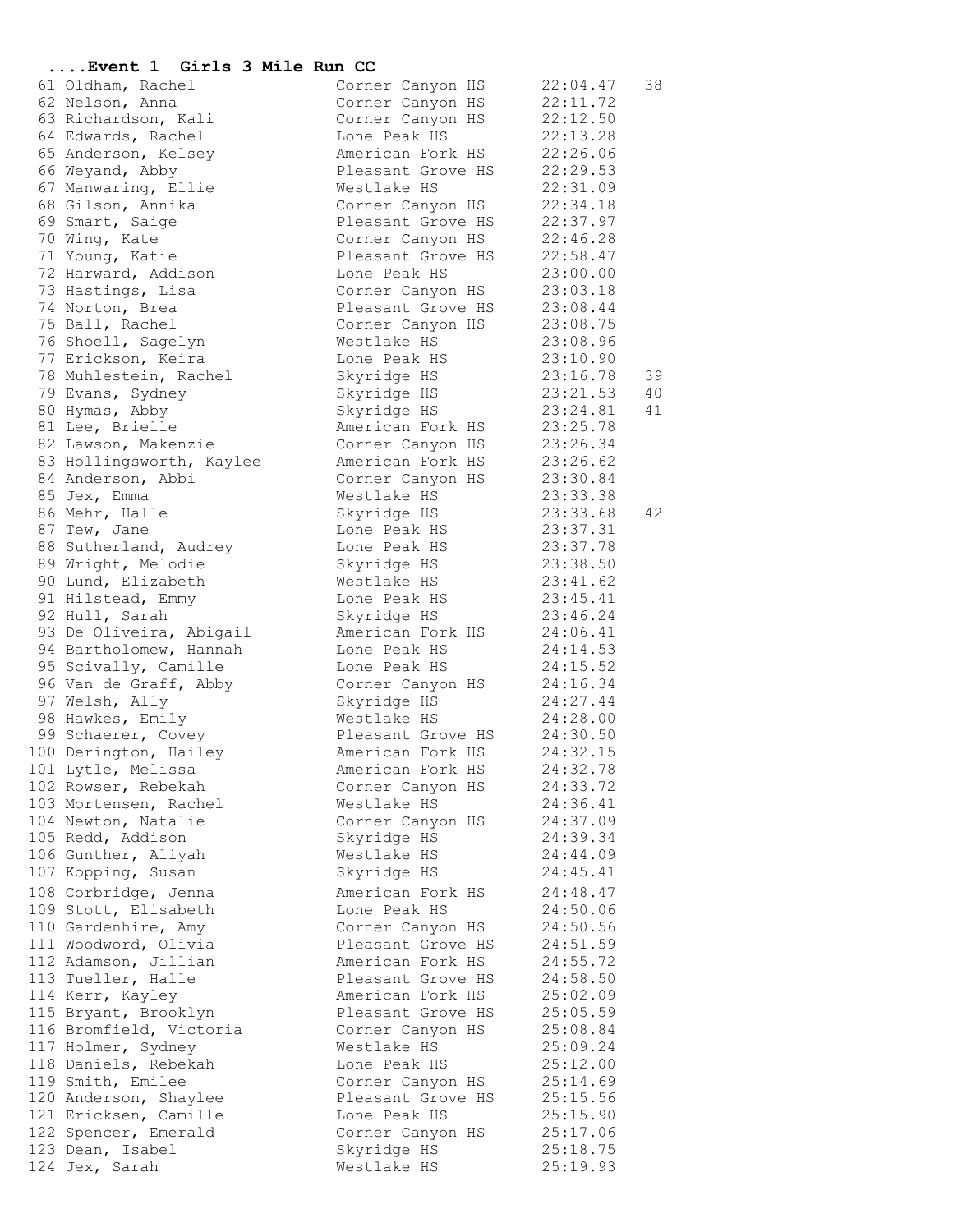#### **....Event 1 Girls 3 Mile Run CC**

125 Webster, Kaylee American Fork HS 25:25.69 126 Wilson, Kaitley Skyridge HS 25:26.00 127 Nez, Kamylle Corner Canyon HS 25:35.53 128 Nygren, Remlee Skyridge HS 25:38.75 129 Todd, Normandy Skyridge HS 25:42.59 130 Austin, Adriana Skyridge HS 25:43.68 131 James, Ari Westlake HS 25:47.22 132 Andrewsen, Jackie Corner Canyon HS 25:50.53 133 Lemmon, Brooklyn Corner Canyon HS 25:51.94 134 Giles, Averie **128 Eleasant Grove HS** 25:54.12 135 Perry, Kayla Corner Canyon HS 26:01.31 136 Wright, Molli Lone Peak HS 26:02.53 137 Rasband, Samantha Lone Peak HS 26:03.72 138 Crittenden, Lezlee Corner Canyon HS 26:08.00 139 Riggs, Dylann Lone Peak HS 26:10.18 140 Curtis, Marissa Lone Peak HS 26:16.84 141 Atutiga, Jasmine Westlake HS 26:21.72 142 Croshaw, Faith Corner Canyon HS 26:40.53 143 Talley, Olivia Skyridge HS 26:41.00 144 Winterton, McKenzie Skyridge HS 26:45.38 145 Linford, Eden Corner Canyon HS 26:45.96 146 Ward, Caroline **Skyridge HS** 26:50.18 147 Cline, Lexus Corner Canyon HS 26:51.78 148 Stoker, Megan American Fork HS 26:52.96 149 Jardine, Rebekah Pleasant Grove HS 26:55.66 150 Goulding, Kylie Lone Peak HS 27:04.28 151 Southwick, Shaylie Skyridge HS 27:06.62 152 Peeler, Grace Contact Lone Peak HS 27:07.91 153 Grundvig, Melia American Fork HS 27:08.59 154 Boyd, Sami Skyridge HS 27:11.28 155 VanOrman, Makenna Skyridge HS 27:17.86 156 McCombs, Hannah Skyridge HS 27:28.05 157 Bell, Makayla Skyridge HS 27:32.87 158 Weisenbeck, Camille Skyridge HS 27:34.43 159 Lee, Sydney Skyridge HS 27:36.17 160 Gardenhire, Sara Corner Canyon HS 27:43.20 161 Larkin, Fiona Pleasant Grove HS 27:54.86 162 Page, Anna Corner Canyon HS 27:55.52 163 Davis, Rylie Westlake HS 27:56.06 164 Webb, Hayley Corner Canyon HS 27:57.11 165 Williams, Sage Lone Peak HS 27:58.79 166 Nelson, Livi Skyridge HS 28:05.25 167 Hollingshead, Emmaline Skyridge HS 28:06.03 168 Glod, Rebekah Corner Canyon HS 28:13.29 169 Milla, Natasha Lone Peak HS 28:16.85 170 Milla, Nicole Lone Peak HS 28:17.30 171 Anderson, Addysen Westlake HS 28:17.74 172 Brooker, Eliza Lone Peak HS 28:31.37 173 Allen, Cheyenne Westlake HS 28:47.87 174 Jensen, Sydney Theasant Grove HS 28:57.16 175 West, Andrea and Lone Peak HS 28:57.45 176 Sunderlage, Greta Lone Peak HS 28:58.22 177 Bancroft, Kylie **Pleasant Grove HS** 28:58.89 178 Uibel, Helina Lone Peak HS 29:12.83 179 Rands, Katie  $\qquad \qquad$  Lone Peak HS  $\qquad \qquad 29:19.04$ 180 Walker, Tess Skyridge HS 29:22.43 181 Fechser, Faith Lone Peak HS 29:22.73 182 Gordon, Maggie Corner Canyon HS 29:29.42 183 Heslop, Carli Corner Canyon HS 29:42.36 184 Torgerson, Chloe Theasant Grove HS 30:12.09 185 Osthed, Heidi **185 Corner Canyon HS** 30:17.93 186 Garrett, Joey Corner Canyon HS 30:27.89 187 Tenney, Paige Mestlake HS 30:31.69 188 Mackay, Jessica Westlake HS 30:35.08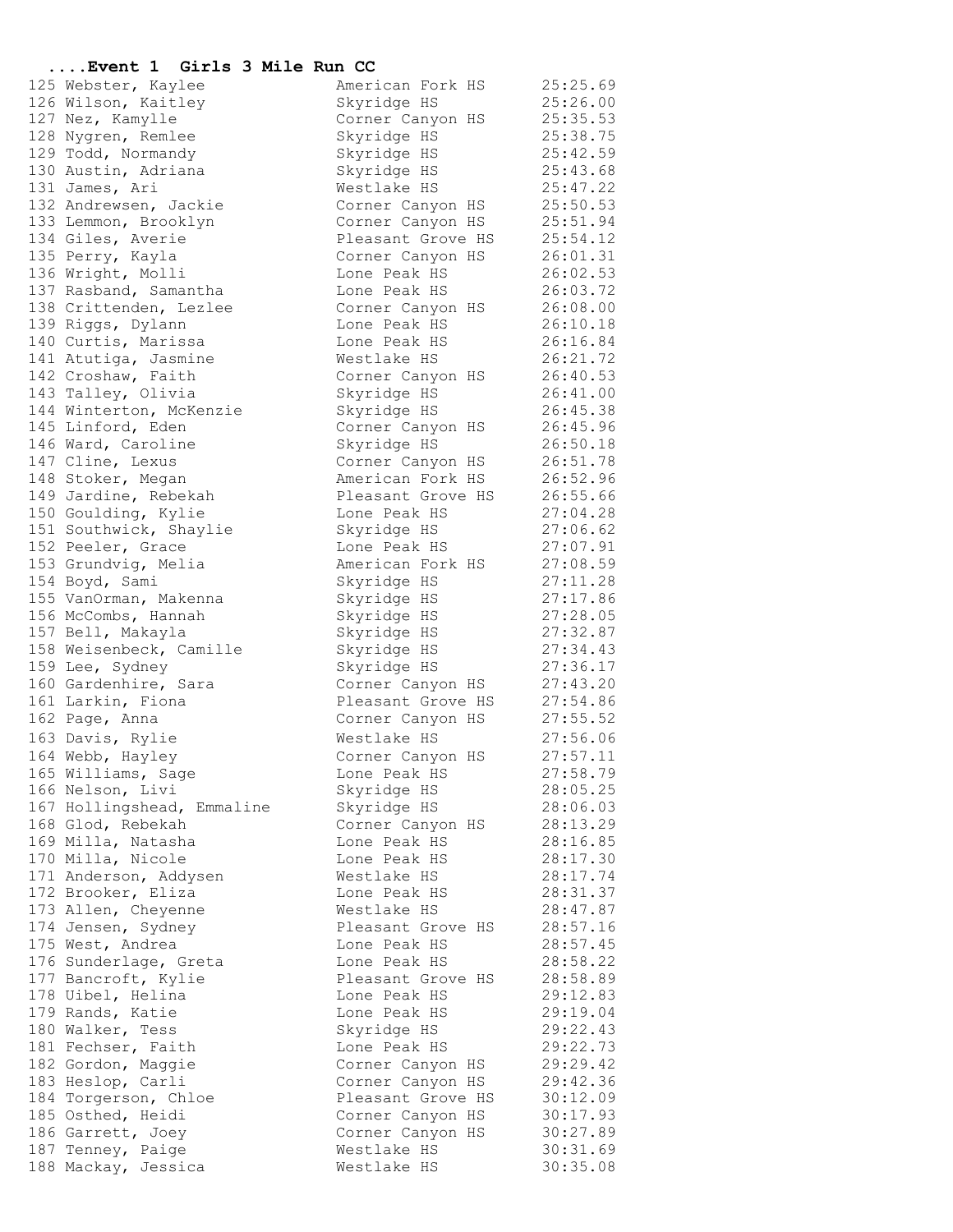#### **....Event 1 Girls 3 Mile Run CC**

| 189 Kieffer, Sarah   |              |                   | Westlake HS               |          |            | 30:54.00 |         |      |      |      |
|----------------------|--------------|-------------------|---------------------------|----------|------------|----------|---------|------|------|------|
| 190 Jones, Anna      |              | Pleasant Grove HS |                           |          | 31:06.14   |          |         |      |      |      |
| 191 Gordon, Lizzie   |              |                   | Corner Canyon HS 31:07.19 |          |            |          |         |      |      |      |
| 192 Long, Megan      |              |                   | Skyridge HS               |          | 31:25.12   |          |         |      |      |      |
| 193 Layton, Paige    |              |                   | Skyridge HS               |          |            | 31:35.36 |         |      |      |      |
| 194 Lindsey, Hailey  |              |                   | Pleasant Grove HS         |          | 31:36.77   |          |         |      |      |      |
| 195 Murie, Addi      |              |                   | Corner Canyon HS          |          | 31:37.19   |          |         |      |      |      |
| 196 Harris, Darby    |              |                   | Skyridge HS               |          | 31:43.31   |          |         |      |      |      |
| 197 Streadbeck, Emma |              |                   | Skyridge HS               |          | 32:09.61   |          |         |      |      |      |
| 198 White, Olivia    | Lone Peak HS |                   |                           |          | 32:11.88   |          |         |      |      |      |
| 199 Hughes, Kaitlyn  |              |                   | Lone Peak HS              |          | 32:22.24   |          |         |      |      |      |
| 200 Mcgee, Madison   |              |                   | Corner Canyon HS          |          | 32:58.49   |          |         |      |      |      |
| 201 Ricke, Stefanie  |              |                   | Corner Canyon HS 33:46.26 |          |            |          |         |      |      |      |
| 202 Babcock, Claire  |              |                   | Corner Canyon HS 34:24.07 |          |            |          |         |      |      |      |
| 203 Asbell, McKinley |              |                   | Pleasant Grove HS         |          | 35:44.22   |          |         |      |      |      |
| 204 Pearson, Ava     |              |                   | Lone Peak HS              |          |            | 35:53.86 |         |      |      |      |
| Team Scores          |              |                   |                           |          |            |          |         |      |      |      |
| Rank Team            | Total 1      |                   | $\mathbf{2}$              | $3 \sim$ | $4\degree$ |          | $5 * 6$ | $*7$ | $*8$ | $*9$ |

# **....Event 1 Girls 3 Mile Run CC**

| 1 Lone Peak HS            | 26  | 1              | 2               | 5  | 6  | 12 | 13 | 15 |
|---------------------------|-----|----------------|-----------------|----|----|----|----|----|
| Total Time:<br>1:35:49.53 |     |                |                 |    |    |    |    |    |
| 19:09.91<br>Average:      |     |                |                 |    |    |    |    |    |
| 2 American Fork HS        | 49  | $\overline{4}$ | 8               | 9  | 11 | 17 | 18 | 19 |
| 1:39:10.46<br>Total Time: |     |                |                 |    |    |    |    |    |
| 19:50.10<br>Average:      |     |                |                 |    |    |    |    |    |
| 3 Westlake HS             | 65  | 3              | 10 <sup>°</sup> | 14 | 16 | 22 | 24 | 33 |
| Total Time:<br>1:39:50.57 |     |                |                 |    |    |    |    |    |
| 19:58.12<br>Average:      |     |                |                 |    |    |    |    |    |
| 4 Pleasant Grove HS       | 121 | 7              | 21              | 27 | 32 | 34 | 35 | 36 |
| 1:45:10.13<br>Total Time: |     |                |                 |    |    |    |    |    |
| 21:02.03<br>Average:      |     |                |                 |    |    |    |    |    |
| 5 Corner Canyon HS        | 130 | 20             | 23              | 28 | 29 | 30 | 37 | 38 |
| Total Time:<br>1:45:46.30 |     |                |                 |    |    |    |    |    |
| 21:09.26<br>Average:      |     |                |                 |    |    |    |    |    |
| 6 Skyridge HS             | 161 | 25             | 26              | 31 | 39 | 40 | 41 | 42 |
| 1:50:12.66<br>Total Time: |     |                |                 |    |    |    |    |    |
| 22:02.54<br>Average:      |     |                |                 |    |    |    |    |    |
|                           |     |                |                 |    |    |    |    |    |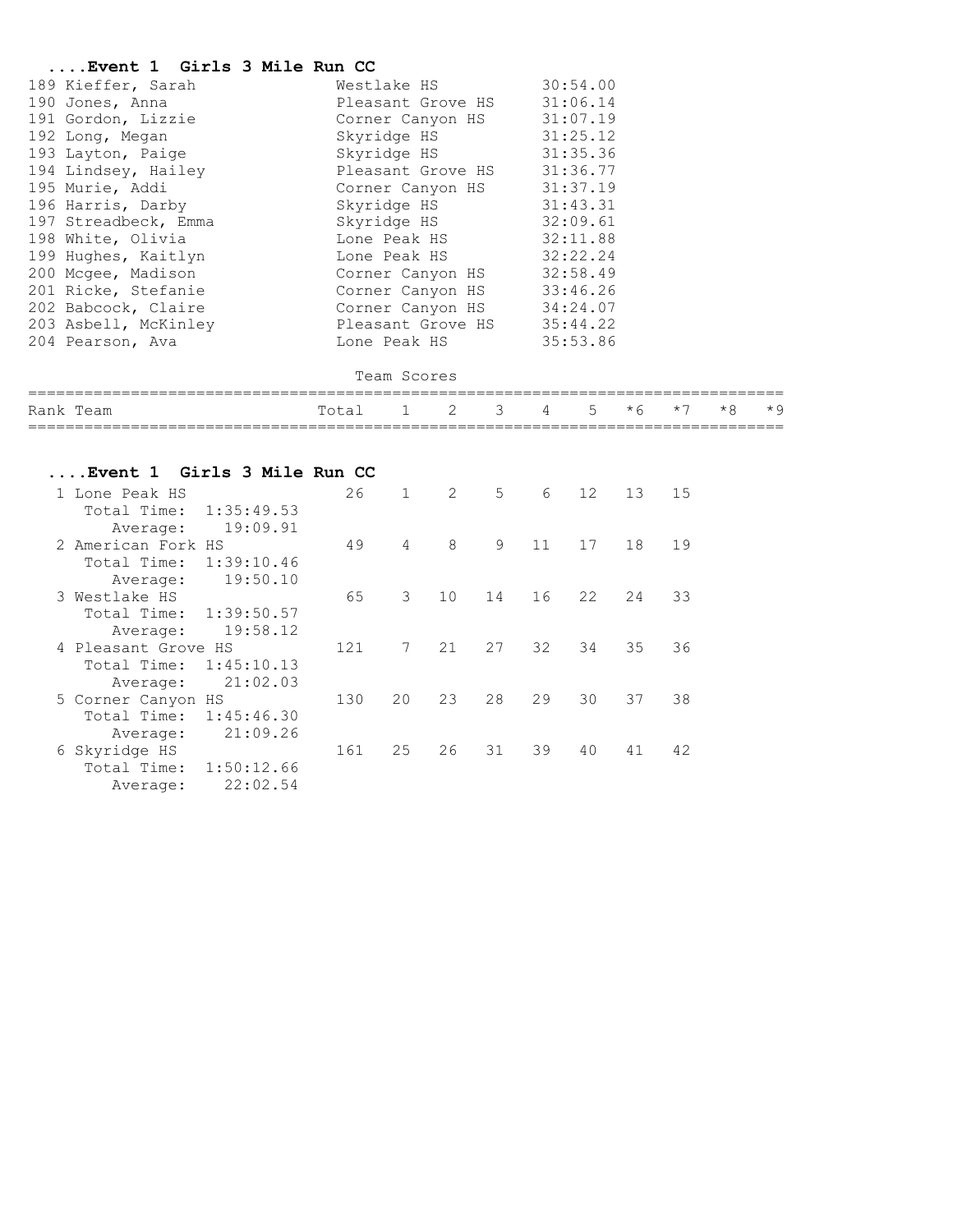# **Event 2 Boys 3 Mile Run CC**

| Name                                      | Year School                           | Finals               | Points            |
|-------------------------------------------|---------------------------------------|----------------------|-------------------|
| 1 Johnson, Caleb                          | Corner Canyon HS                      | 15:51.84             | 1                 |
| 2 Jaster, Nathan                          | American Fork HS                      | 15:55.91             | 2                 |
| 3 Hysell, Ashton                          | American Fork HS                      | 15:59.66             | 3                 |
| 4 McBride, Ben                            | American Fork HS                      | 16:01.88             | 4                 |
| 5 Moffat, Michael                         | Westlake HS                           | 16:04.31             | 5                 |
| 6 Bybee, Jake                             | Lone Peak HS                          | 16:04.93             | 6                 |
| 7 Megargel, Jedidiah                      | Westlake HS                           | 16:09.66             | 7                 |
| 8 Harbertson, Alex                        | Corner Canyon HS                      | 16:14.44             | 8                 |
| 9 Dibb, Kooper                            | American Fork HS                      | 16:17.69             | 9                 |
| 10 Dastrup, Ben                           | Corner Canyon HS                      | 16:18.81             | 10                |
| 11 Nelson, Samuel                         | American Fork HS                      | 16:20.09             | 11                |
| 12 Rawlings, Dylan                        | American Fork HS                      | 16:20.72             | $12 \overline{ }$ |
| 13 Clark, Charles                         | Lone Peak HS                          | 16:22.62             | 13                |
| 14 Hess, Nathan                           | American Fork HS                      | 16:23.43             | 14                |
| 15 Hartshorn, Jaron                       | Lone Peak HS                          | 16:24.37             | 15                |
| 16 Doman, Luke                            | Lone Peak HS                          | 16:24.96             | 16                |
| 17 Thompson, Creed                        | Skyridge HS                           | 16:28.06             | 17                |
| 18 Wallgren, Seth                         | Skyridge HS                           | 16:28.62             | 18                |
| 19 Finch, Carson                          | Lone Peak HS                          | 16:30.37             | 19                |
| 20 Jolley, Ryan                           | American Fork HS                      | 16:37.41             |                   |
| 21 Manwaring, Arik                        | Corner Canyon HS                      | 16:42.62             | 20                |
| 22 Day, Carson                            | Corner Canyon HS                      | 16:44.62             | 21                |
| 23 Doller, Ethan                          | Westlake HS                           | 16:46.28             | 22                |
| 24 Miller, Jack                           | Lone Peak HS                          | 16:47.43             | 23                |
| 25 Hartshorn, Alex                        | Lone Peak HS                          | 16:48.15             | 24                |
| 26 Rasmussen, Issac                       | Lone Peak HS                          | 16:52.06             |                   |
| 27 Jones, Nicolas                         | Westlake HS                           | 16:54.15             | 25                |
| 28 Thompson, Davin                        | Skyridge HS                           | 16:55.75             | 26                |
| 29 Barfuss, Jarren                        | Skyridge HS                           | 17:01.31             | 27                |
| 30 Pack, Kaden                            | American Fork HS                      | 17:02.52             |                   |
| 31 Fitzgarrald, Jayden                    | American Fork HS                      | 17:05.94             |                   |
| 32 Masias, Matt                           | Westlake HS                           | 17:08.56             | 28                |
| 33 Hudson, Tyler                          | Westlake HS                           | 17:11.38             | 29                |
| 34 Alcorn, Davis                          | Lone Peak HS                          | 17:14.34             |                   |
| 35 Beltran, Nathan                        | Corner Canyon HS                      | 17:15.62             | 30                |
| 36 Rhoads, Tyler                          | Corner Canyon HS                      | 17:22.84             | 31                |
| 37 Brock, Derek                           | Skyridge HS                           | 17:24.31             | 32                |
| 38 Buchanan, Jason                        | Pleasant Grove HS                     | 17:27.78             | 33                |
| 39 Kimball, Eli                           | Corner Canyon HS                      | 17:29.97             |                   |
| 40 Harris, Jacob                          | Skyridge HS                           | 17:30.40             | 34                |
| 41 Shields, Jeffrey                       | Lone Peak HS                          | 17:32.28             |                   |
| 42 Oler, Steve                            | Corner Canyon HS                      | 17:32.84             |                   |
| 43 Hillhouse, Nathan                      | Pleasant Grove HS                     | 17:37.50             | 35                |
| 44 Spiesman, Tim                          | American Fork HS<br>Pleasant Grove HS | 17:38.00             |                   |
| 45 Bean, Cameron                          |                                       | 17:39.21             | 36                |
| 46 Leininger, Spencer<br>47 Rohde, Bradin | Lone Peak HS<br>Skyridge HS           | 17:40.96<br>17:42.75 | 37                |
| 48 Loeser, Jayden                         | Corner Canyon HS                      | 17:44.62             |                   |
| 49 Harbertson, Trevin                     | Pleasant Grove HS                     | 17:47.84             | 38                |
| 50 Blackhurst, Brayden                    | American Fork HS                      | 17:49.66             |                   |
| 51 Foote, Jonathan                        | Lone Peak HS                          | 17:50.84             |                   |
| 52 Prosser, Tye                           | Lone Peak HS                          | 17:52.81             |                   |
|                                           |                                       |                      |                   |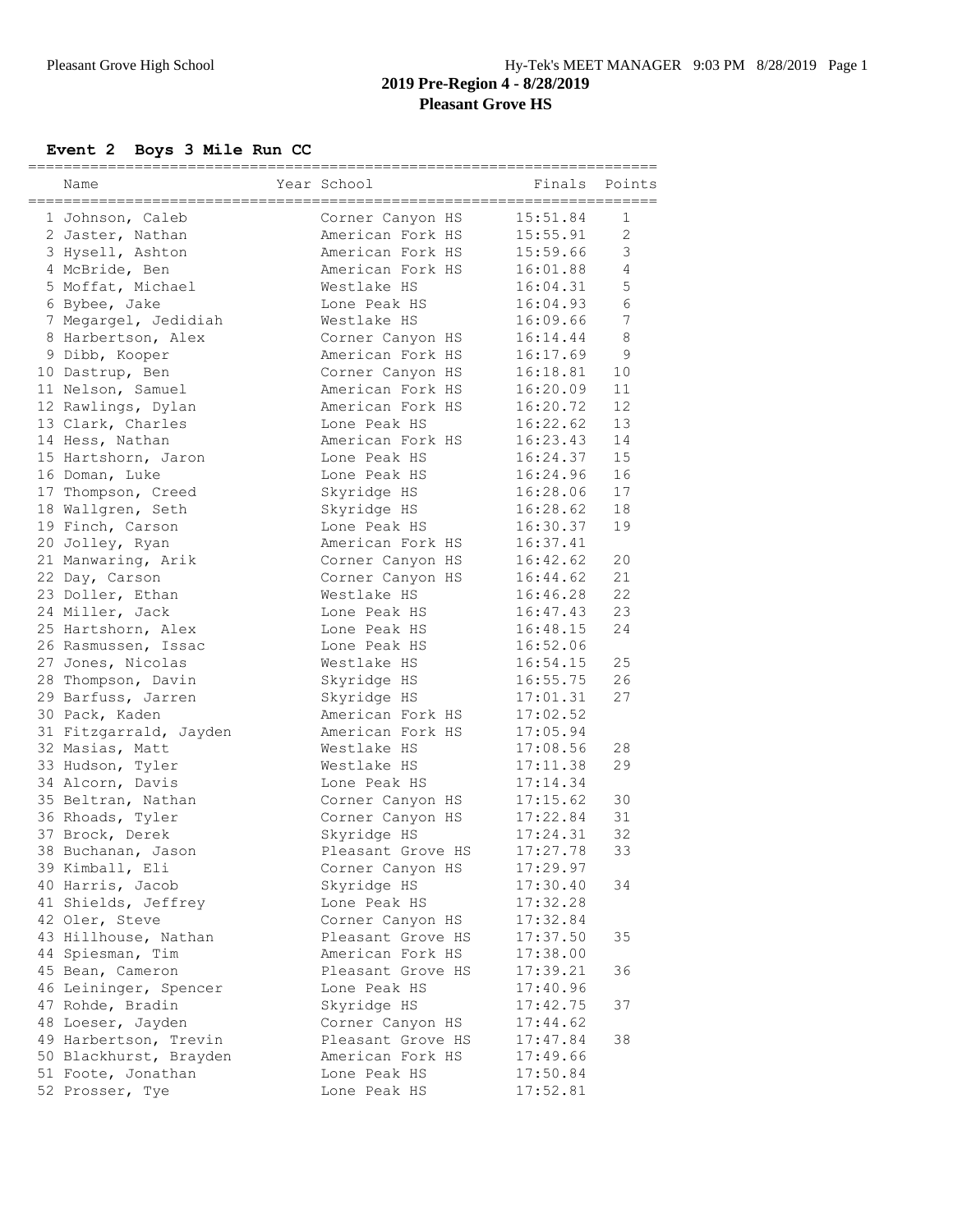### **2019 Pre-Region 4 - 8/28/2019 Pleasant Grove HS Rankings**

### **....Event 2 Boys 3 Mile Run CC**

| 53 Miller, Ashton     | American Fork HS           | 17:53.65 |    |
|-----------------------|----------------------------|----------|----|
| 54 Lundgren, Logan    | Westlake HS                | 17:54.14 | 39 |
| 55 Tew, Zach          | Lone Peak HS               | 17:54.84 |    |
| 56 Hatch, Trevor      | Westlake HS                | 17:56.50 |    |
| 57 Kim, Wilbert       | Lone Peak HS               | 17:57.83 |    |
| 58 Crowther, Dylan    | American Fork HS           | 18:06.12 |    |
| 59 Call, Jay          | Westlake HS                | 18:11.18 |    |
| 60 Hanson, Noah       | Corner Canyon HS           | 18:11.93 |    |
| 61 Gardiner, Cooper   | Corner Canyon HS           | 18:12.49 |    |
| 62 Andrewsen, Lance   | Corner Canyon HS           | 18:17.41 |    |
| 63 Smith, Ethan       | Lone Peak HS               | 18:18.94 |    |
| 64 Jensen, Gannon     | Corner Canyon HS           | 18:19.84 |    |
| 65 Herzog, Ethan      | American Fork HS           | 18:22.28 |    |
| 66 Kasanicky, Thomas  | Westlake HS                | 18:24.56 |    |
| 67 Newton, Deric      | Corner Canyon HS           | 18:25.81 |    |
| 68 Kjar, Seth         | Skyridge HS                | 18:26.18 |    |
| 69 Crowther, Caleb    | American Fork HS           | 18:28.09 |    |
| 70 Logan, Jd          | Skyridge HS                | 18:28.65 |    |
| 71 Creer, Peter       | Lone Peak HS               | 18:30.00 |    |
| 72 Jensen, Ozkar      | Westlake HS                | 18:30.56 |    |
| 73 Jensen, Isaac      | Skyridge HS                | 18:31.59 |    |
| 74 Hanna, Jackson     | Lone Peak HS               | 18:32.56 |    |
| 75 Besaw, Tyler       | Skyridge HS                | 18:34.84 |    |
| 76 Wakefield, Easton  | Lone Peak HS               | 18:36.46 |    |
|                       |                            | 18:37.40 |    |
| 77 Yellowhair, Erol   | Skyridge HS<br>Westlake HS |          |    |
| 78 Rowe, Tyson        |                            | 18:39.34 |    |
| 79 Thomas, Jared      | American Fork HS           | 18:39.84 |    |
| 80 Whatcott, Connor   | Corner Canyon HS           | 18:40.34 |    |
| 81 West, Matthew      | American Fork HS           | 18:42.78 |    |
| 82 Gibson, Jayden     | Skyridge HS                | 18:43.24 |    |
| 83 Carver, Steven     | Pleasant Grove HS          | 18:43.96 | 40 |
| 84 Mitchell, Luke     | Pleasant Grove HS          | 18:45.87 | 41 |
| 85 McGrath, Calvin    | Lone Peak HS               | 18:46.24 |    |
| 86 Bird, Sam          | Lone Peak HS               | 18:47.28 |    |
| 87 Smith, Brandon     | Corner Canyon HS           | 18:47.75 |    |
| 88 Willis, Jaxson     | Westlake HS                | 18:50.43 |    |
| 89 Crosby, Cade       | Corner Canyon HS           | 18:51.02 |    |
| 90 Olsen, Caden       | Skyridge HS                | 18:52.72 |    |
| 91 Draney, Hunter     | Pleasant Grove HS          | 18:53.24 | 42 |
| 92 Harper, Dustin     | Westlake HS                | 18:53.90 |    |
| 93 Neyman, Nate       | Corner Canyon HS           | 18:56.18 |    |
| 94 Carver, Mikey      | Pleasant Grove HS          | 18:56.59 |    |
| 95 Miner, McKay       | American Fork HS           | 18:58.34 |    |
| 96 Nelson, Kyler      | American Fork HS           | 18:58.84 |    |
| 97 Bowen, Adam        | Corner Canyon HS           | 18:59.52 |    |
| 98 Tenney, Owen       | Westlake HS                | 18:59.90 |    |
| 99 Merkley, William   | American Fork HS           | 19:00.43 |    |
| 100 Clark, Aiden      | Westlake HS                | 19:00.71 |    |
| 101 Partridge, Tanner | Corner Canyon HS           | 19:02.15 |    |
| 102 Rohde, Ethan      | Skyridge HS                | 19:04.43 |    |
| 103 Keate, Jackson    | Lone Peak HS               | 19:04.75 |    |
| 104 Jackson, Benji    | Corner Canyon HS           | 19:05.18 |    |
| 105 Jones, David      | Westlake HS                | 19:05.90 |    |
| 106 Johnsen, Eli      | Lone Peak HS               | 19:06.21 |    |
| 107 Haynes, Shane     | Skyridge HS                | 19:07.24 |    |
|                       |                            |          |    |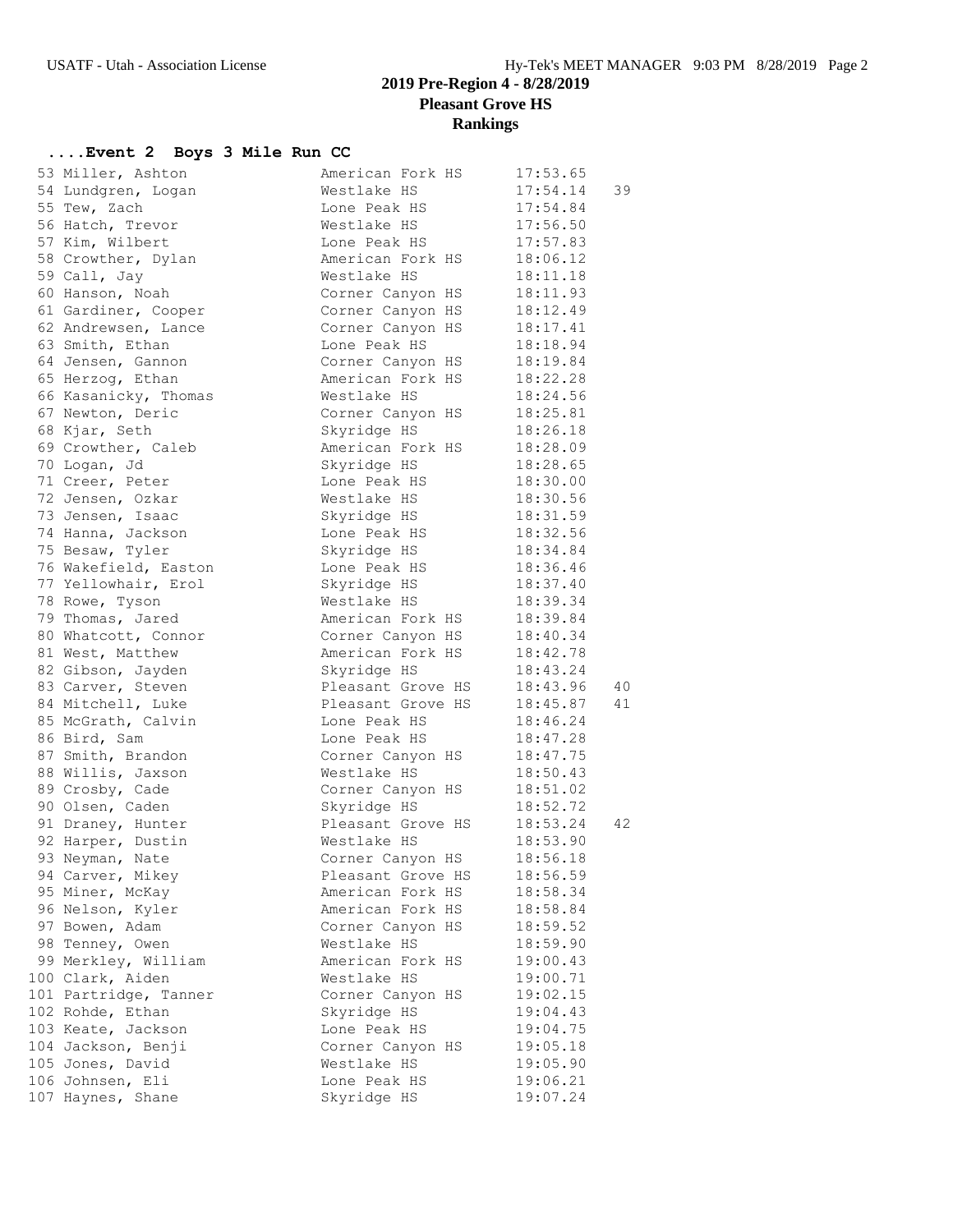### **2019 Pre-Region 4 - 8/28/2019 Pleasant Grove HS Rankings**

### **....Event 2 Boys 3 Mile Run CC**

| 108 Teemant, Jj         | Lone Peak HS               | 19:07.59 |
|-------------------------|----------------------------|----------|
| 109 Condie, Spencer     | Lone Peak HS               | 19:16.12 |
| 110 Durham, Chase       | Westlake HS                | 19:18.14 |
| 111 Harris, Carter      | Skyridge HS                | 19:18.46 |
| 112 Anderson, Trevin    | Westlake HS                | 19:21.91 |
| 113 Fassbinder, Ricky   | Pleasant Grove HS 19:22.75 |          |
| 114 White, Ethan        | Pleasant Grove HS          | 19:23.09 |
| 115 Wright, Dallyn      | Skyridge HS                | 19:23.43 |
| 116 Salle, Kaden        | Westlake HS                | 19:24.37 |
| 117 Seiter, Preston     | Westlake HS                | 19:25.21 |
| 118 Price, Bryant       | Pleasant Grove HS          | 19:25.74 |
| 119 Bybee, Braxton      | Lone Peak HS               | 19:26.90 |
| 120 Erikson, Kyle       | Lone Peak HS               | 19:30.62 |
| 121 Westphal, Kyler     | Westlake HS                | 19:32.34 |
| 122 Davis, Spencer      | Lone Peak HS               | 19:37.34 |
| 123 Moore, Dallin       | Skyridge HS                | 19:40.59 |
| 124 Memmott, Jared      | Corner Canyon HS 19:42.03  |          |
| 125 Rummler, Braden     | Lone Peak HS               | 19:42.52 |
| 126 Hong, Kasey         | Corner Canyon HS           | 19:51.78 |
| 127 Daniels, Jonathan   | Lone Peak HS               | 19:52.65 |
| 128 Bastian, Cragun     | American Fork HS           | 19:55.91 |
| 129 Kemp, Jacob         | Corner Canyon HS           | 19:56.31 |
| 130 Morrison, Trenton   | Skyridge HS                | 19:58.69 |
| 131 Richards, Carter    | Pleasant Grove HS          | 19:59.24 |
| 132 Clark, Thomas       | Westlake HS                | 20:05.06 |
| 133 Eck, Adam           | American Fork HS           | 20:05.52 |
| 134 Russell, Preston    | Corner Canyon HS           | 20:05.87 |
| 135 Perry, Ethan        | Corner Canyon HS 20:06.21  |          |
| 136 Smith, Seth         | American Fork HS 20:06.62  |          |
| 137 Whatcott, Brayden   | Corner Canyon HS 20:07.75  |          |
| 138 Spencer, Ryan       | Lone Peak HS               | 20:09.59 |
| 139 Gibbs, Dallin       | Corner Canyon HS           | 20:10.90 |
| 140 Green, Bryce        | Skyridge HS                | 20:12.12 |
| 141 Jackson, Nate       | Corner Canyon HS 20:14.90  |          |
| 142 Gibby, Eli          | Westlake HS                | 20:17.02 |
| 143 Bancroft, Cody      | Pleasant Grove HS 20:17.48 |          |
| 144 Brown, Josh         | Pleasant Grove HS 20:17.93 |          |
| 145 Kemp, Steven        | Lone Peak HS               | 20:18.52 |
| 146 Askew, John         | Corner Canyon HS 20:19.09  |          |
| 147 Robertson, Kayston  | Westlake HS                | 20:24.88 |
| 148 Jones, Michael      | Westlake HS                | 20:26.00 |
| 149 Neish, Brandon      | Lone Peak HS               | 20:26.84 |
| 150 Balls, Nathaniel    | Skyridge HS                | 20:29.06 |
| 151 Rawlings, Spencer   | Skyridge HS                | 20:33.09 |
| 152 Tautkus, Gabe       | Corner Canyon HS           | 20:33.68 |
| 153 Smith, Bradley      | Skyridge HS                | 20:34.09 |
| 154 Hokanson, Caleb     | Westlake HS                | 20:35.15 |
| 155 Moss, Isaac         | Skyridge HS                | 20:35.70 |
| 156 Lindsey, Ryan       | Skyridge HS                | 20:36.24 |
| 157 Robertson, Benjamin | American Fork HS           | 20:46.34 |
| 158 Ericson, Koji       | Corner Canyon HS           | 20:53.00 |
| 159 Willoughby, Parker  | Westlake HS                | 20:55.34 |
| 160 Condie, Preston     | Lone Peak HS               | 20:57.00 |
| 161 Mason, Christopher  | Lone Peak HS               | 20:58.12 |
| 162 Leavitt, Ryan       | Lone Peak HS               | 21:00.91 |
|                         |                            |          |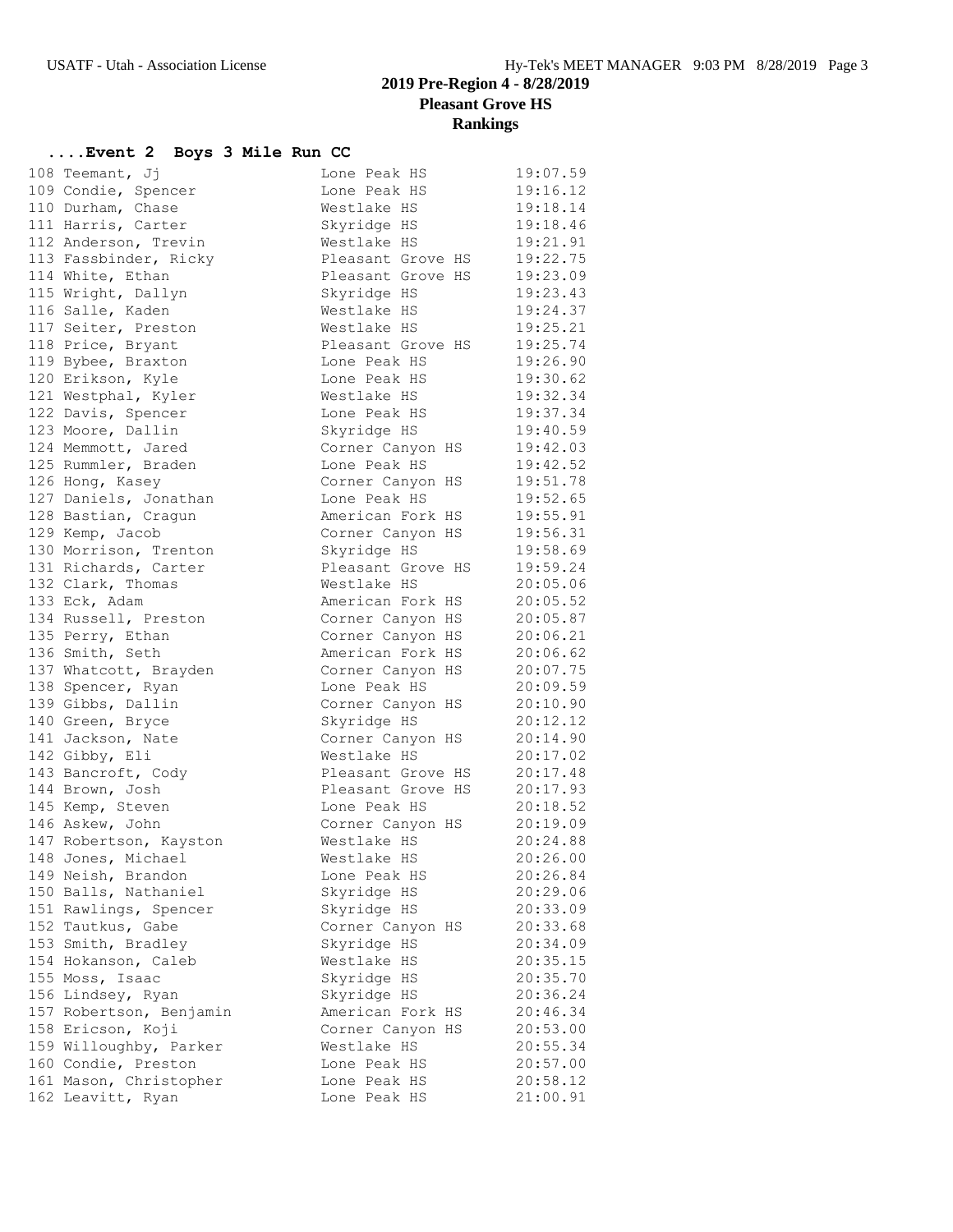### **2019 Pre-Region 4 - 8/28/2019 Pleasant Grove HS Rankings**

### **....Event 2 Boys 3 Mile Run CC**

| 163 Hales, Isaac                     | Corner Canyon HS                     | 21:03.97 |
|--------------------------------------|--------------------------------------|----------|
| 164 Karren, Jack                     | Skyridge HS                          | 21:04.50 |
| 165 Wells, Dallin                    | Westlake HS                          | 21:04.96 |
| 166 Hollenbach, Victor               | Corner Canyon HS                     | 21:07.81 |
| 167 Wright, Brandon                  | Pleasant Grove HS                    | 21:12.09 |
|                                      |                                      |          |
| 168 Leifson, Cade                    | Pleasant Grove HS                    | 21:12.50 |
| 169 Boren, Nathan                    | Pleasant Grove HS                    | 21:13.09 |
| 170 Tooley, Eli                      | Lone Peak HS                         | 21:14.06 |
| 171 Hunsaker, Zach                   | Skyridge HS                          | 21:14.40 |
| 172 Dillon, Kamden                   | Corner Canyon HS                     | 21:15.59 |
| 173 Ben, Whetstone                   | Corner Canyon HS                     | 21:16.62 |
| 174 Keller, Austin                   | Westlake HS                          | 21:20.50 |
| 175 Larson, Hayden                   | Pleasant Grove HS                    | 21:28.38 |
| 176 Crowshaw, John                   | Corner Canyon HS<br>American Fork HS | 21:30.66 |
| 177 Hansen, Warren                   |                                      | 21:32.56 |
| 178 Rasmussen, John                  | Lone Peak HS                         | 21:33.06 |
| 179 DeWitt, Trek                     | Westlake HS                          | 21:35.34 |
| 180 Funk, Ethan                      | Lone Peak HS                         | 21:35.87 |
| 181 Jessop, Gaitin                   | Corner Canyon HS                     | 21:36.24 |
| 182 Strauss, Ian                     | Lone Peak HS                         | 21:47.78 |
| 183 Branch, Isaac                    | Corner Canyon HS                     | 21:48.96 |
| 184 Hill, Maximus                    | Lone Peak HS                         | 21:51.12 |
| 185 Peeler, Tanner                   | Lone Peak HS                         | 22:03.66 |
| 186 Parker, Ben                      | Lone Peak HS                         | 22:10.31 |
| 187 Uffens, Elliot                   | Corner Canyon HS                     | 22:10.84 |
| 188 Hudson, Jacob                    | Westlake HS                          | 22:11.40 |
| 189 Balls, Jacob                     | Skyridge HS                          | 22:11.84 |
| 190 Adamson, Ethan                   | Pleasant Grove HS                    | 22:14.31 |
| 191 Hugh, Palmer                     | Skyridge HS                          | 22:14.96 |
| 192 Ericson, Levi                    | Corner Canyon HS                     | 22:15.65 |
| 193 Jensen, Kabe                     | Skyridge HS                          | 22:17.18 |
| 194 Goodwin, Brighton                | Lone Peak HS                         | 22:26.44 |
| 195 Gordon, Daniel                   | Corner Canyon HS                     | 22:30.84 |
| 196 Colomere, Brandon                | Lone Peak HS                         | 22:31.78 |
| 197 Memmott, Carson                  | Westlake HS                          | 22:40.56 |
| 198 Kirby, Mason                     | Skyridge HS                          | 22:46.44 |
| 199 Hiatt, Jack                      | Skyridge HS                          | 22:51.78 |
| 200 Barrand, Sam                     | Skyridge HS                          | 22:56.41 |
| 201 Morgan, Conner                   | Lone Peak HS                         | 22:56.90 |
| 202 Gibson, Dylan                    | Skyridge HS                          | 22:58.21 |
| 203 Sidwell, Benjamin                | Lone Peak HS                         | 22:59.65 |
| 204 Jones, Riley                     | Lone Peak HS                         | 23:00.37 |
| 205 Mitchell, Ryan                   | Pleasant Grove HS                    | 23:07.00 |
| 206 Tew, Jaron                       | Lone Peak HS                         | 23:10.84 |
| 207 Allen, Parker                    | Lone Peak HS                         | 23:13.03 |
| 208 Jackson, Grant                   | Corner Canyon HS                     | 23:13.75 |
| 209 Lawson, Ethan                    | Corner Canyon HS                     | 23:14.75 |
| 210 Morgan, Nick                     | Skyridge HS                          | 23:15.12 |
| 211 Miller, Kyree                    | Westlake HS                          | 23:24.53 |
| 212 Hendrickson, Pierce              | Corner Canyon HS                     | 23:25.21 |
| 213 Muhlestein, Matthew              | Skyridge HS                          | 23:29.97 |
| 214 Isenberg, Kobe                   | Pleasant Grove HS                    | 23:36.28 |
| 215 Hillam, Andrew                   | Lone Peak HS                         |          |
|                                      | Pleasant Grove HS                    | 23:44.38 |
| 216 Briggs, Brody<br>217 Dixon, Cade |                                      | 23:45.37 |
|                                      | Skyridge HS                          | 23:52.18 |